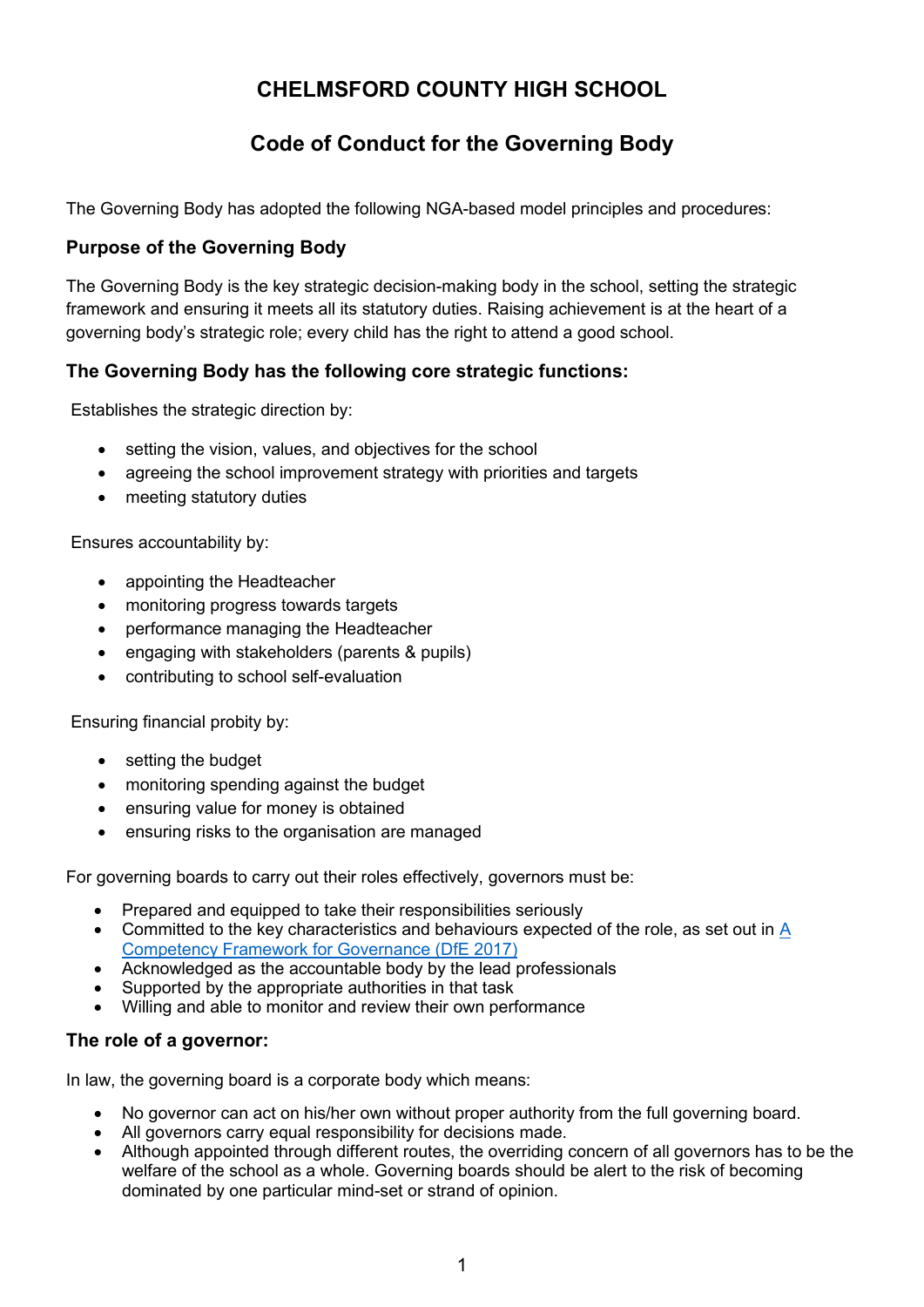# **As individuals on the governing board, we agree to the following:**

## **Role & Responsibilities**

- We are aware of and accept the Seven Nolan Principles of Public Life (see Appendix 1).
- We accept that we have no legal authority to act individually, except when the governing board has given us delegated authority to do so. We will only speak on behalf of the governing board when we have been authorised to do so.
- We accept collective responsibility for all decisions made by the governing board. We will not speak against majority decisions once they have been made.
- We understand that where responsibility has been delegated, the board as a whole remains accountable, and therefore will ensure that important decisions are made by the full board.
- We understand that we have a duty to act fairly and without prejudice.
- We will always be mindful of our responsibility to maintain and develop the ethos and reputation of our school. Our actions within the school and the local community will reflect this.
- We will promote tolerance of and respect for those of different faiths and beliefs, races, genders, ages, disability and sexual orientation.
- We understand the distinction between the role and responsibilities of the board and those of executive leaders and we will avoid involvement in operational issues.
- In making or responding to criticism or complaints affecting the school, we will follow the procedures established by the governing board.
- We will support the headteacher and senior leadership team but challenge their expectations and hold them to account for school performance.

### **Commitment**

- We understand how much time is involved in the role that we are carrying out.
- We will each involve ourselves actively in the work of the governing board and accept our fair share of responsibilities, including monitoring visits and service on committees or working groups.
- We will make full efforts to attend all meetings and, where we cannot attend, explain in advance why we are unable to do so.
- We will visit the school. Any visit made will be arranged in advance with staff and undertaken within the framework established by the governing board and agreed with the headteacher.
- We will demonstrate commitment to continually developing our knowledge and skills and keeping them up to date.

### **Data Sharing**

- We accept that in the interests of openness and transparency, our full names, date of appointment, term of office, roles on the governing board, attendance records, relevant business and pecuniary interests, category of governor and the body responsible for appointing us will be published on the school's website and in the Trust's annual accounts. We accept that personal information will also be published on the DfE's [Get Information about Schools \(GIAS\)](https://get-information-schools.service.gov.uk/) system. We accept that our details as company directors will be published to Companies House.
- *We accept that the school is required to carry out the following checks on us within 21 days of our appointment: Enhanced DBS Check; Section 128 Direction* Check; right to work in the UK checks.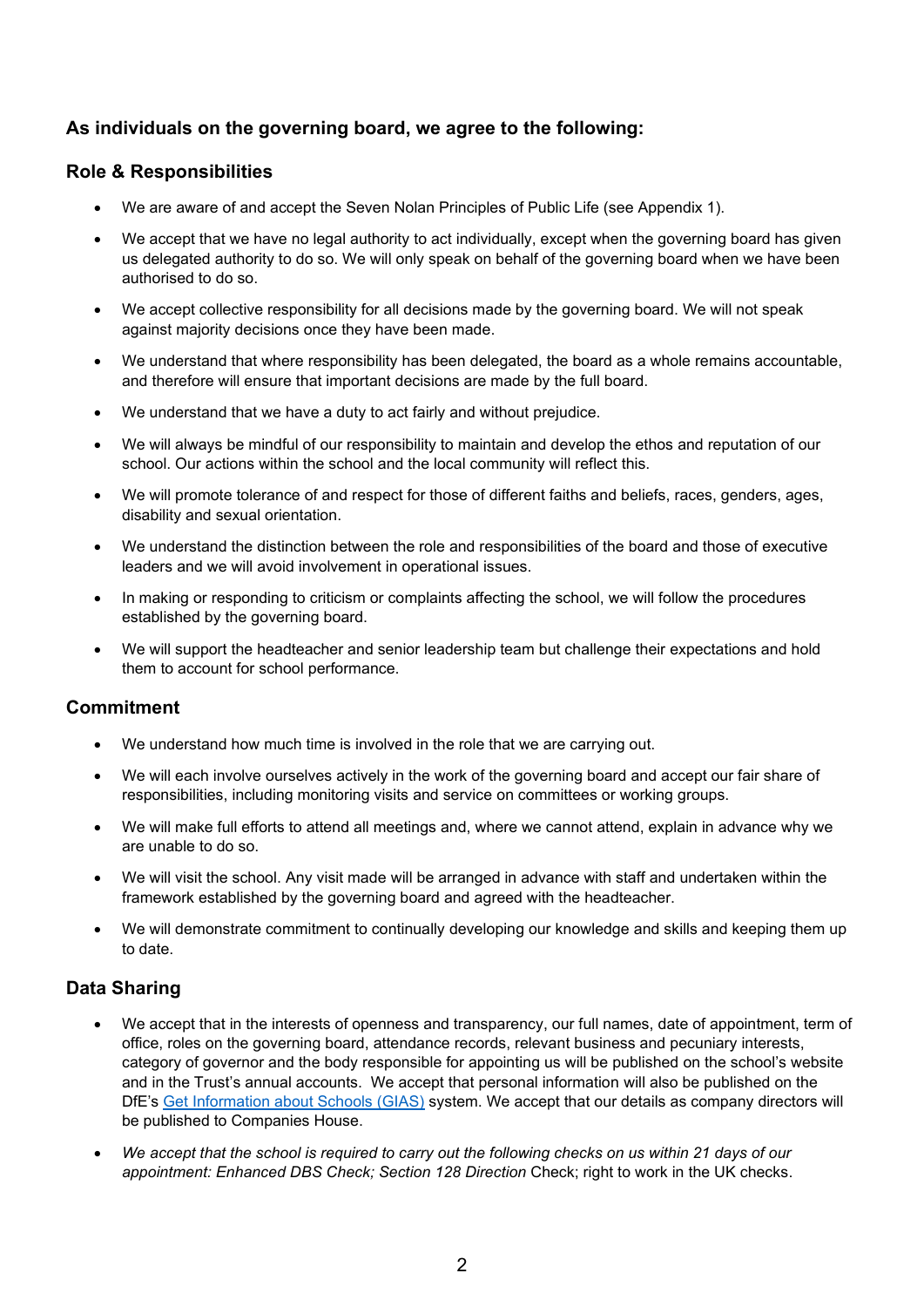### **Communication**

- We will strive to uphold the reputation of the school at all times.
- We will express views openly, courteously and respectfully in our communications with other governors.
- We will seek to develop effective working relationships with our headteacher, staff and parents, the local authority, and other relevant agencies and the community.
- We will maintain a professional presence online and consider the impact that any personal views that we post online could have on the school.
- We will carefully consider how we interact with the school and wider community, both online and in person.
- We will review our online privacy settings at least annually so that we know what information the public can see about us and then consider this information when we are posting online.
- We will not accept friend requests from pupils or parents.
- We will carefully consider the impact of joining any private parent groups associated with the school or any memberships that we already have of such groups when we become governors. Membership of private parent groups may mean that we are aware of parental concerns outside of the school's complaints procedure and this may put us in a difficult situation.
- If we know or become aware of any private parent, staff, or student groups bearing the school's name, we will report this to the governing body.
- We will not post anything inappropriate, offensive, or political on social media, including our personal opinions that may bring us or the school into disrepute.

## **Confidentiality**

- We will exercise the greatest prudence at all times when discussions regarding school business arise outside a governing board meeting.
- We will not reveal the details of any governing board vote.
- We will not disclose any information which is deemed confidential by the governing body or would breach the Data Protection Act 2018.
- We will not make comments about any members of the governing board or school community, either face to face, or online.

### **Data Protection**

- We will strive to ensure the school's overall compliance with the data protection regulations.
- We will ensure that appropriate technical and organisational measures are in place across the school to protect any data that it holds.
- We will engage in data protection training.
- We will be familiar with, and act in accordance with, the school's Data Protection Policy, and will conduct monitoring of this as part of the governing body's overall monitoring plan.

### **Conflicts of Interest**

- We will declare and record any pecuniary or other business interest (including those related to people we are connected with) that we have in connection with the governing board's business in the Register of Business Interests. We will fully review this annually.
- If any matter arises in a meeting which may cause us to become conflicted in terms of our personal or business interests, we will declare this and offer to leave the meeting for the appropriate length of time.
- We accept that the Register of Business Interests will be published on the school's website.
- We will also declare any conflict of loyalty at the start of any meeting should the situation arise.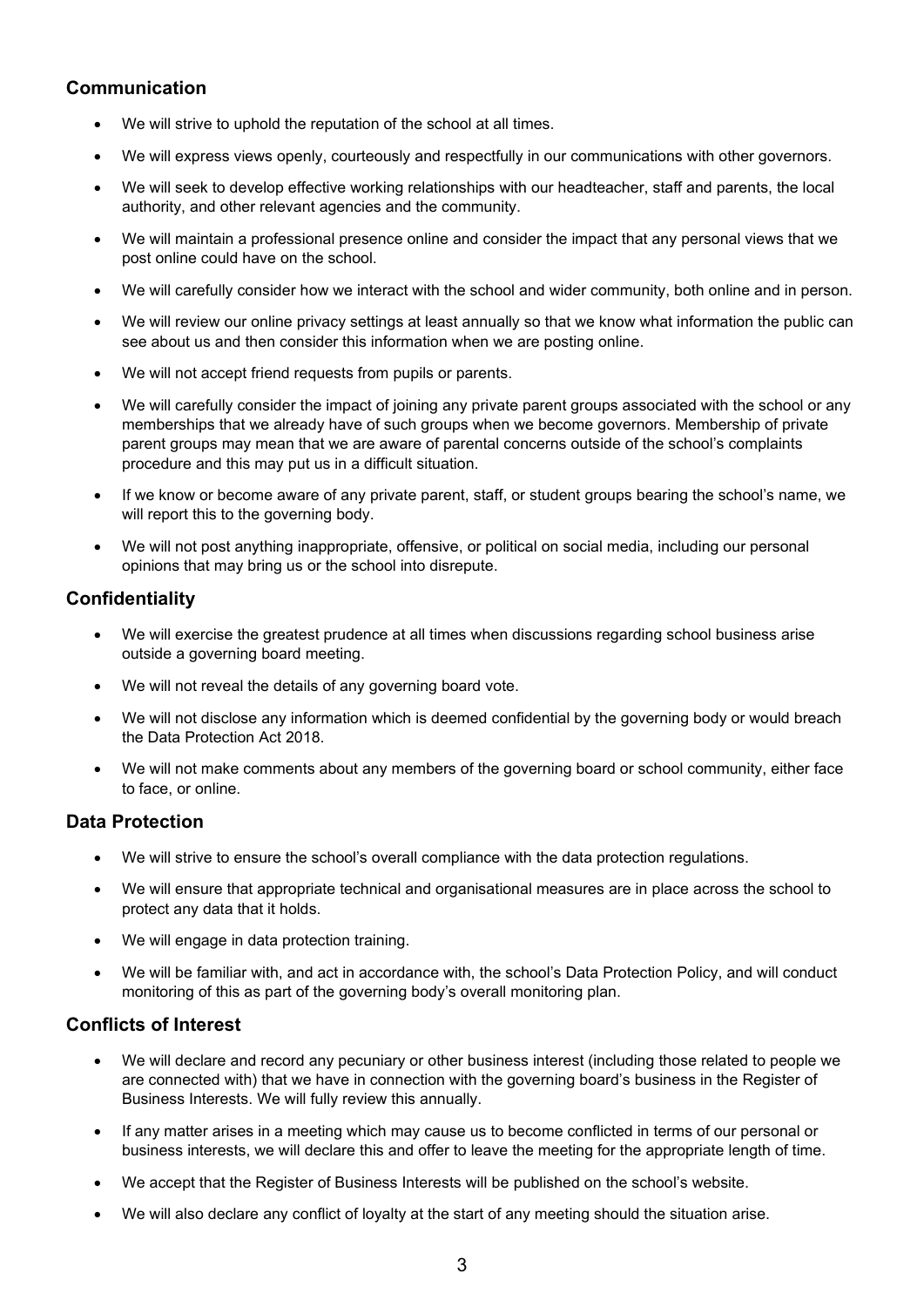# **Breach of this Code of Conduct**

If we believe this Code has been breached, we will raise it with the chair and the chair will investigate under the school's procedure for dealing with complaints about governors and trustees. Should it be the chair that we believe has breached this Code, another governor, such as the vice chair, will investigate.

We will follow up any complaints about governors under this Code and the school's procedure for complaints about governors and trustees.

The governing board will only suspend or remove a governor from the governing body as a last resort after seeking to resolve any difficulties or disputes in more constructive ways.

Where a governor's conduct has been investigated under the governor complaints procedure and a panel has found the complaint to be so serious that the person should no longer serve as a governor, the expectation would be that the person should resign from their post.

Should the governor not resign from their post and their continuation as a governor would affect the reputation and the work of the school, the governor may be suspended or removed from their role in line with the grounds and procedures laid down in the Trust's Complaints Procedures or for a maintained school under [The School Governance \(Constitution\) \(England\) Regulations 2012](https://www.legislation.gov.uk/uksi/2012/1034/regulation/25/made) [Constitution of](https://www.gov.uk/government/publications/constitution-of-governing-bodies-of-maintained-schools)  [Governing bodies of maintained Schools: statutory guidance](https://www.gov.uk/government/publications/constitution-of-governing-bodies-of-maintained-schools) (see Appendix A of procedure for complaints against governors).

If a complaint is made against the chair or vice chair, and it is fully or partially upheld by an investigating panel, the governing body may remove the chair or vice chair from office.

#### **Governor Annual Statement**

Governors will agree and sign off the following Code of Conduct statement at the first Governing Body meeting of each school year.

*As a member of the Governing Body I will always have the achievement and well-being of the children and the reputation of the school at heart; I will do all I can to be an ambassador for the school, publicly supporting its aims, values and ethos; I will never say or do anything publicly that would embarrass the School, the Governing Body, the Headteacher or staff and follow the Governing Body approved Code of Conduct.* 

**The Governing Body of Chelmsford County High School last adopted this Code of Conduct on 15 th October 2021.**

(*NGA/Juniper-model Code of Conduct*)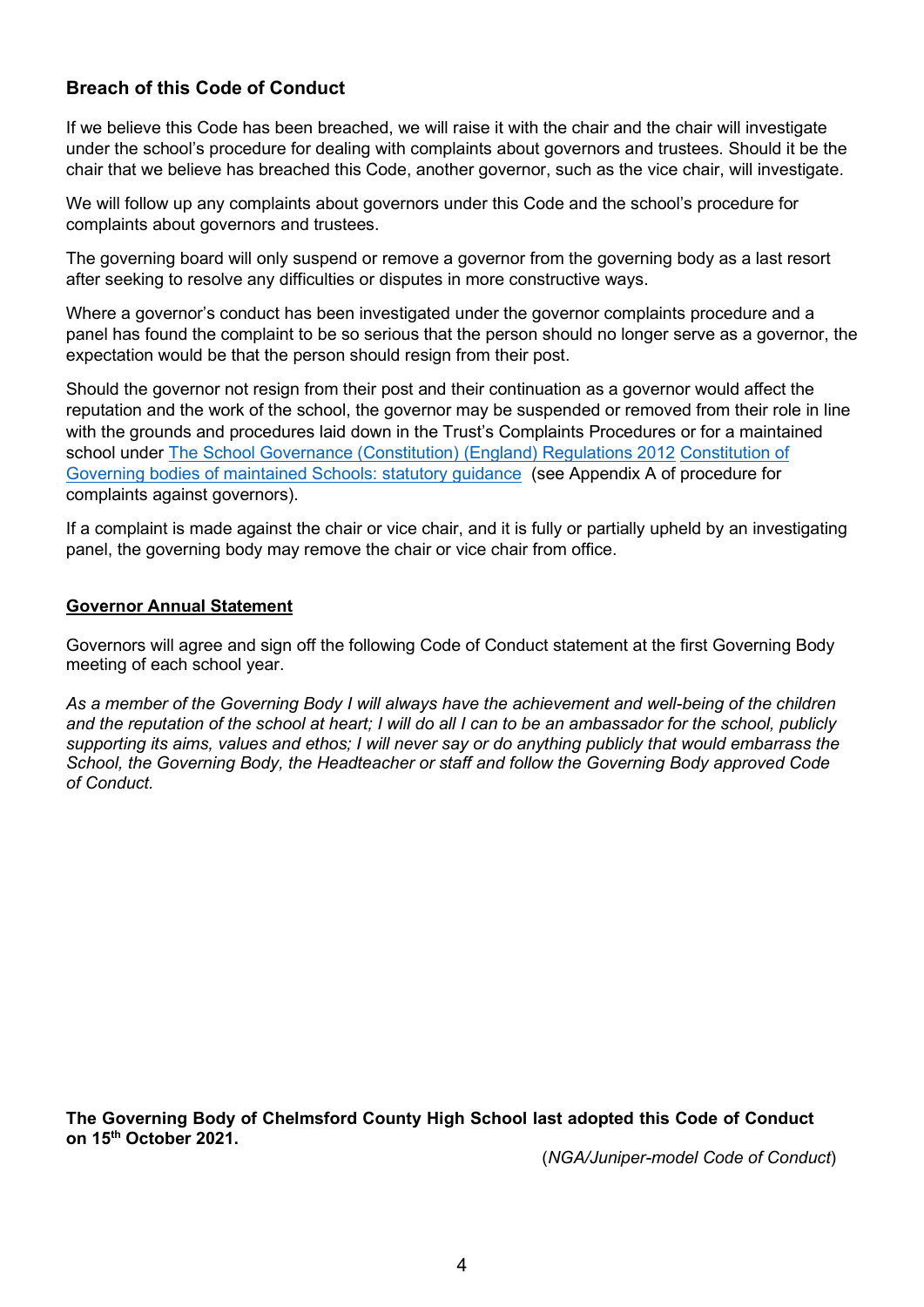# **Appendix 1**

## **The Seven Principles of Public Life**

(Originally published by the Nolan Committee)

**Selflessness** - Holders of public office should act solely in terms of the public interest. They should not do so in order to gain financial or other material benefits for themselves, their family, or their friends.

**Integrity** - Holders of public office should not place themselves under any financial or other obligation to outside individuals or organisations that might seek to influence them in the performance of their official duties.

**Objectivity** - In carrying out public business, including making public appointments, awarding contracts, or recommending individuals for rewards and benefits, holders of public office should make choices on merit.

**Accountability** - Holders of public office are accountable for their decisions and actions to the public and must submit themselves to whatever scrutiny is appropriate to their office.

**Openness** - Holders of public office should be as open as possible about all the decisions and actions that they take. They should give reasons for their decisions and restrict information only when the wider public interest clearly demands.

**Honesty** - Holders of public office have a duty to declare any private interests relating to their public duties and to take steps to resolve any conflicts arising in a way that protects the public interest.

**Leadership** - Holders of public office should promote and support these principles by leadership and example.

The Committee on Standards in Public Life was established by the then Prime Minister in October 1994, under the Chairmanship of Lord Nolan, to consider standards of conduct in various areas of public life, and to make recommendations.